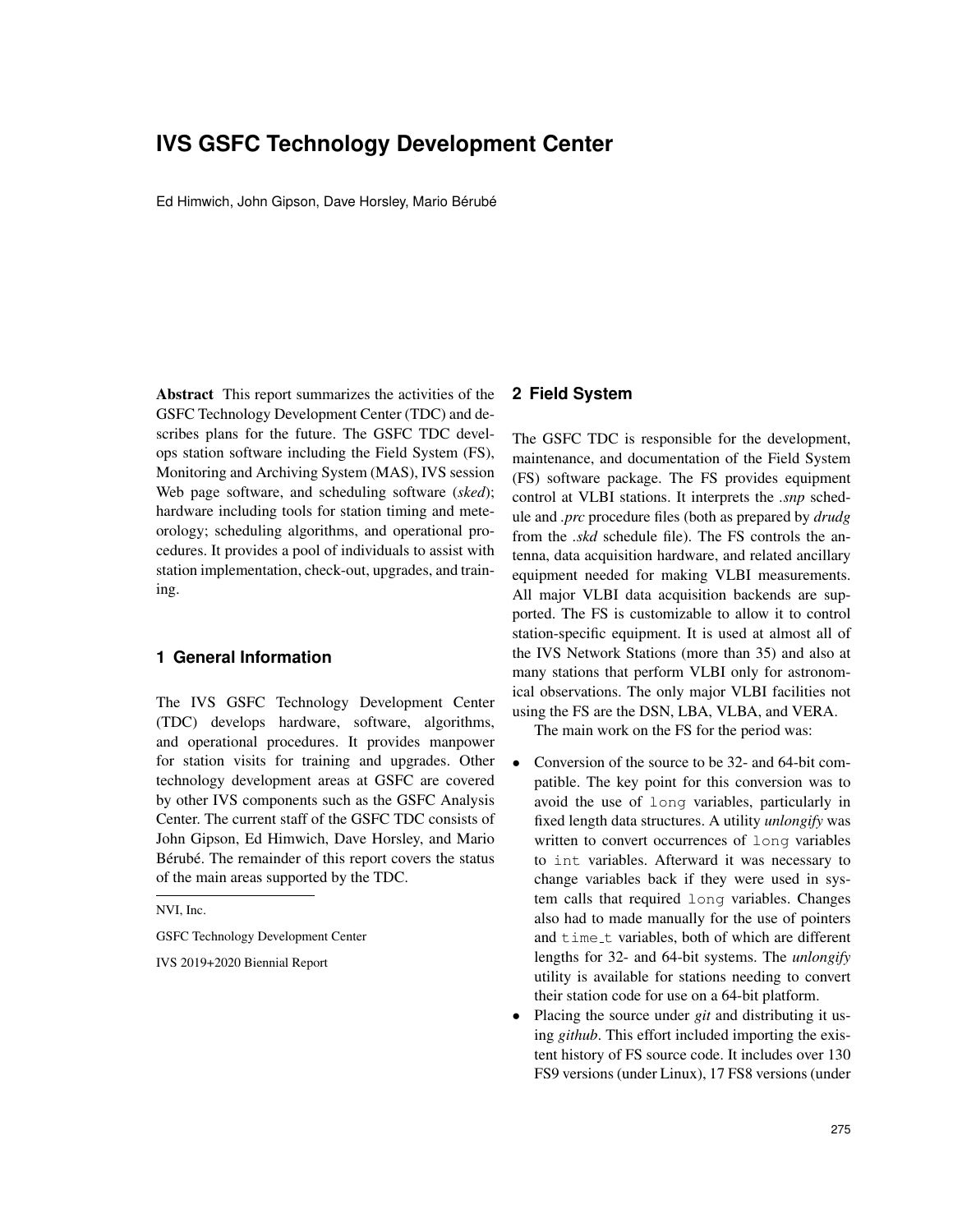VENIX), and two older versions (under HP RTE-1000/A) going back to version 5.5 in 1988. Having the source code in git greatly simplified the task of merging the main and VGOS branches. Having the historical code in *git* is a great resource for understanding its evolution.

- Merging the "main" and "VGOS" branches. The branches were merged using *git*, which made it more manageable and tracked the detailed changes that were made.
- Supporting Jonathan Quick (HartRAO) for development of FSL10, based on Debian *Stretch*. FSL10 is the current standard Linux distribution for the FS. It is expected to be under long-term support (LTS) until June 2022. The installation instructions can be found at: https://nvi-inc.github.io/fsl10/

The new FS was available for beta testing in 2020, The official release was in February 2021, and the update notes can be found at:

https://nvi-inc.github.io/fs/releases/10/0/10.0.0.html

### *2.1 Plans for the Future*

Several other improvements are expected in future releases, including:

- Merging EVN-developed support for the DBBC3 rack;
- Adding support for R2DBE racks;
- Adding support for chopper-wheel and hot/cold load calibration methods;
- A complete update to the documentation and conversion to a more modern format that will be easier to use and maintain;
- *chekr* support for Mark 5A and Mark 5B systems;
- Support for periodic firing of the noise diode during observations;
- Completion of the VEX2 standard and implementation of it;
- Further unification of the Patriot 12-m (GGAO) and ISI 12-m (Kokee Park and McDonald) antenna interface code. This will allow a common code base to be used for the two very similar Antenna Control Units (ACUs), which are also used at other locations;
- FS Linux 11, based on Debian *Bullseye*.

### **3 Monitor and Archiving System (MAS)**

The GSFC TDC is also responsible for development, maintenance, and documentation of the Monitoring and Archiving System (MAS) software package formerly named TIG after its components: Telegraf, InfluxDB, and Grafana—and hardware specification. The MAS provides a system for collecting, storing, processing, and visualizing time-series data collected from various components of a VLBI station.

The software suite is comprised of several opensource packages along with some custom software specific for VLBI stations. The system is capable of collecting data from the Field System and PC diagnostic subsystems as well as certain meteorological devices, backends, and antennas. The suite can easily be expanded to include site-specific data. Currently the system is deployed at the NASA-managed stations, and the hardware specification and software are available to the community. There were no significant changes during this period.

#### **4 Automation**

The GSFC TDC is responsible for maintaining the IVS session Web pages, maintaining the master schedule, and providing analysis and scheduling of IVS sessions. These activities require finding, downloading, and validating many files stored on IVS or correlator data centers. To avoid duplication of efforts, an integrated approach has been developed to support automation of some activities at GSFC. The automation system is built around a database for rapid access to information and a message broker (https://en.wikipedia.org/wiki/Message\_broker) controlling data flow between processes. The approach is also using small processes controlled by the message broker. This is easier for maintenance than a large application. Also, adding new functionalities does not require changes to existing code but only re-routing the data flow using the message broker. Independent watchdog processes monitor the automated system, ensuring continuous operation.

For rapid access to available information, a database has been developed to store information about sessions, catalogs, available files, and some emails. This approach avoids reading numerous text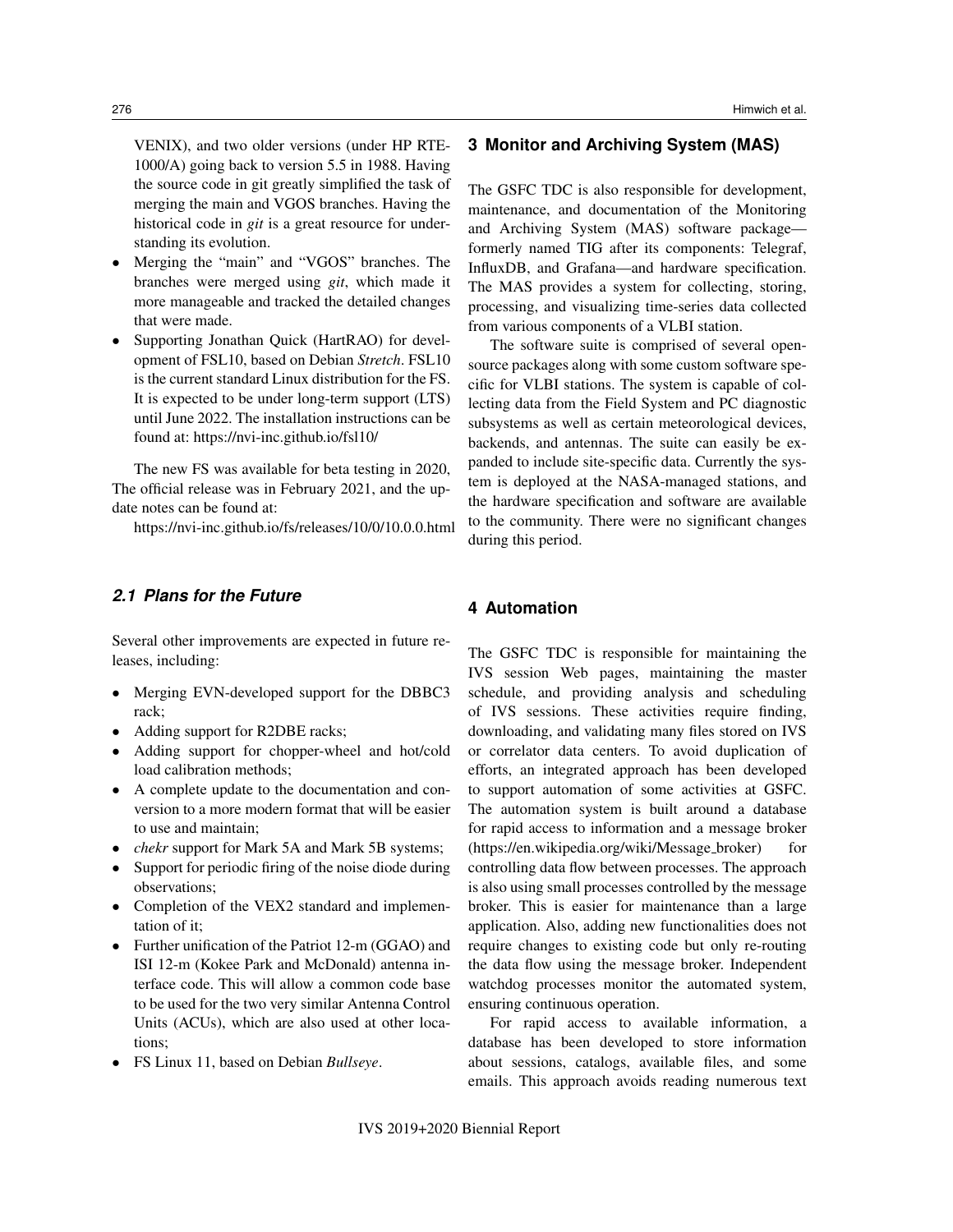files many times to find and validate any information. Master files and catalogs have been transferred to the database that is maintained by an automated process that validates any new master or catalog files. This database is also used for storing inventory of files on IVS Data Centers. This is mainly used for keeping the IVS session Web pages but also for synchronizing GSFC data files with IVS Data Centers.

Building the inventory of IVS Data Centers is done using ftp and http crawlers, or scanners, that are serving multiple purposes. When new files are detected, the scanners inform internal processes using the message broker. Using the same information, one process will update the IVS session Web pages while another one will download and pre-process the file.

One of the main objectives of this automated system was to support the analysis effort by ensuring that all files required for processing are available. A special scanner looks for any new vgosDB files on correlator data repositories. Using the message broker, the scanner initiates a special process that downloads, extracts, and pre-processes the vgosDB files. The analysts are then informed that a new database is ready for analysis. Post analysis processes have been improved by developing a new application for generating and submitting analysis reports and products.

After each observing session, GSFC also provides a network performance report that is used by correlators and analysts. This activity uses stations' emails and logs to generate a report on possible problems at stations. An automated process reads emails to extract session and station information and store it in a database. Logs are used to detect any antenna or recording problems. A small report of detected problems and emails are combined in a "sumops" file that is submitted to IVS Data Centers for each session.

IVS Operation Centers are required to submit observing sessions' schedule files seven days prior to the sessions' observing dates. Emails were sent in the past regarding missing schedules, but these emails disappeared after upgrades at CDDIS. A new automated process has been implemented to send emails directly to the IVS Operation Center that has not submitted a schedule in time.

The automated system has been operational for many months, and new functionalities are being developed to make it more robust and improve day-to-day operations.

### **5** *sked* **and** *drudg*

The GSFC TDC is responsible for the development, maintenance, and documentation of *sked* and *drudg*. These two programs are very closely related, and they operate as a pair for the preparation of the detailed observing schedule for a VLBI session and its proper execution in the field. In the normal data flow for a geodetic schedule that is written with *sked*, first *sked* is run at an Operation Center to generate the *.skd* file that contains the full network observing schedule. Then each station uses the *.skd* file as input to *drudg* to make the FS schedule and procedures for that station. Catalogs are used to define the equipment, stations, sources, and observing modes that are selected when writing a schedule with *sked*.

Changes to *sked* and *drudg* are driven by changes to equipment and by feedback from the users. The following sub-section summarizes some of the important changes to these programs during the report period. This summary includes only the most important bugs that were found and fixed over this period. A more complete summary of the changes can be found in the change log.txt files associated with *sked* and *drudg*.

# *5.1 sked and drudg Changes*

Overall the changes to *sked* and *drudg* were modest during this period, and no major features were added. The changes can be summarized as follows:

- The implicit none statement was added at the top of the files of almost all of the subroutines. The only exception was a set of externally written subroutines for which the change would have required a lot of work.
- The removal of obsolete features continued. Examples include support for S2 recorders, headstack, and passes. Inactive parts of code that refer to these features might still exist, but if schedules do not refer to headstacks or passes, they should run fine.
- The VGOS and S/X versions of *drudg* were merged. This involved changes to approximately 30 subroutines.